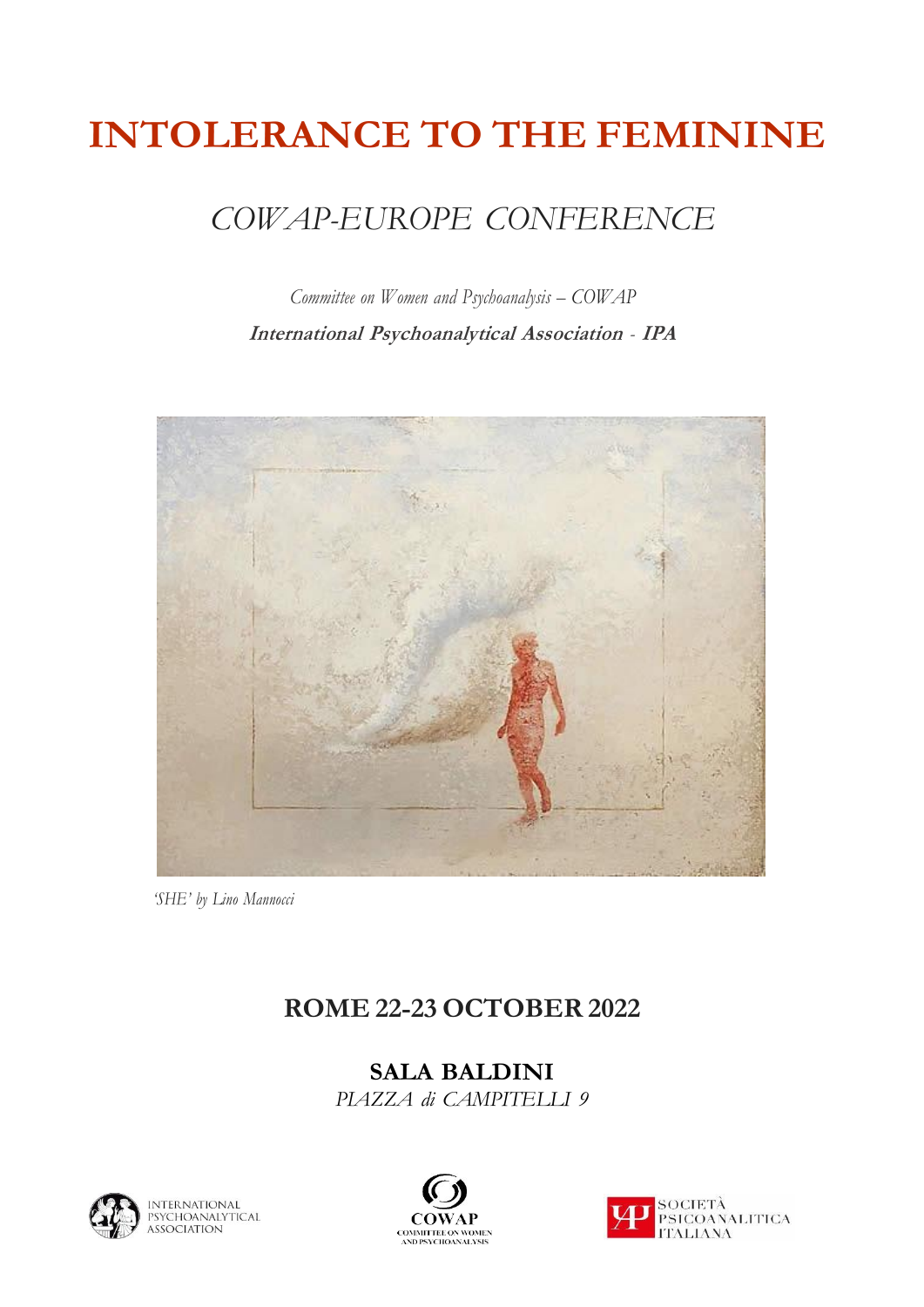### **PROGRAM**

### **Saturday, 22nd October 2022**

| 9.00  | Opening Speeches: Senatrice Valeria Valente, President of the Parliamentary Commission of<br>Inquiry on Violence against Women and Gender Violence.<br>Patricia Alkolombre, Argentinian Psychoanalytical Society, COWAP Overall Chair.                                                             |  |
|-------|----------------------------------------------------------------------------------------------------------------------------------------------------------------------------------------------------------------------------------------------------------------------------------------------------|--|
| 9.30  | <b>MISOGYNY AND ITS ROOTS</b><br>Chair Emanuela Quagliata, COWAP Co-Chair for Europe, Italian Psychoanalytic Society                                                                                                                                                                               |  |
|       | A conversation with:<br>Sarantis Thanopulos, President of the Italian Psychoanalytical Society<br>Marina Calloni, Prof. Political Philosophy, Università degli Studi Milano-Bicocca<br>Lisa Baraitser, Prof. Psychosocial Theory, Birkbeck University of London, British<br>Psychoanalytic Society |  |
| 10.30 | Discussion with the audience                                                                                                                                                                                                                                                                       |  |
| 11.15 | coffee break                                                                                                                                                                                                                                                                                       |  |
| 11.45 | REPUDIATION OF FEMININITY AND THE CONSTRUCTION OF THE FEMININE<br>Chair Ester Palerm, President of the Spanish Psychoanalytic Society, former COWAP Europe<br>Member                                                                                                                               |  |
| 11.45 | Presenter Marie-Thérèse Khair Badawi, Lebanese Association for the Development of<br>Psychoanalysis, Paris Psychoanalytic Society "THE FEMININE SUFFERS FROM ITS<br>REMINISCENCES"                                                                                                                 |  |
| 12.15 | Discussant Elina Reenkola, Finnish Psychoanalytical Society, former COWAP Co-Chair for Europe                                                                                                                                                                                                      |  |
| 12.30 | Discussion with the audience                                                                                                                                                                                                                                                                       |  |
| 13.30 | lunch                                                                                                                                                                                                                                                                                              |  |
| 14.30 | WOMEN REFUGEES AND TRANSGENERATIONAL TRANSMISSION OF TRAUMA Round<br>table moderators Ludovica Grassi, Italian Psychoanalytic Society, Emanuela Quagliata, Italian<br>Psychoanalytic Society                                                                                                       |  |
| 14.40 | <b>Presenters</b><br>Gertraud Schlesinger-Kipp, German Psychoanalytic Association, former COWAP Overall Chair<br>"WORKING WITH TRAUMATIZED FEMALE REFUGEES IN GERMANY"                                                                                                                             |  |
| 15.00 | Khatuna Ivanishvili, Georgia, Direct IPA Member for the European Region<br>"RUSSIA-UKRAINE WAR AND TRANSGENERATIONAL TRAUMA IN ABKHAZIA APRÈS-<br>C O U P''                                                                                                                                        |  |
| 15.20 | Virginia de Micco, Italian Psychoanalytic Society<br>"MUTE TRAUMATIC TRACES AND SILENT RESISTANCE IN THE MIGRATION OF WOMEN"                                                                                                                                                                       |  |
| 15.40 | Conversation with ONG Representatives and with the audience                                                                                                                                                                                                                                        |  |
| 17.00 | Tour into the world of female artists in Renaissance and Baroque                                                                                                                                                                                                                                   |  |
| 20.00 | dinner                                                                                                                                                                                                                                                                                             |  |